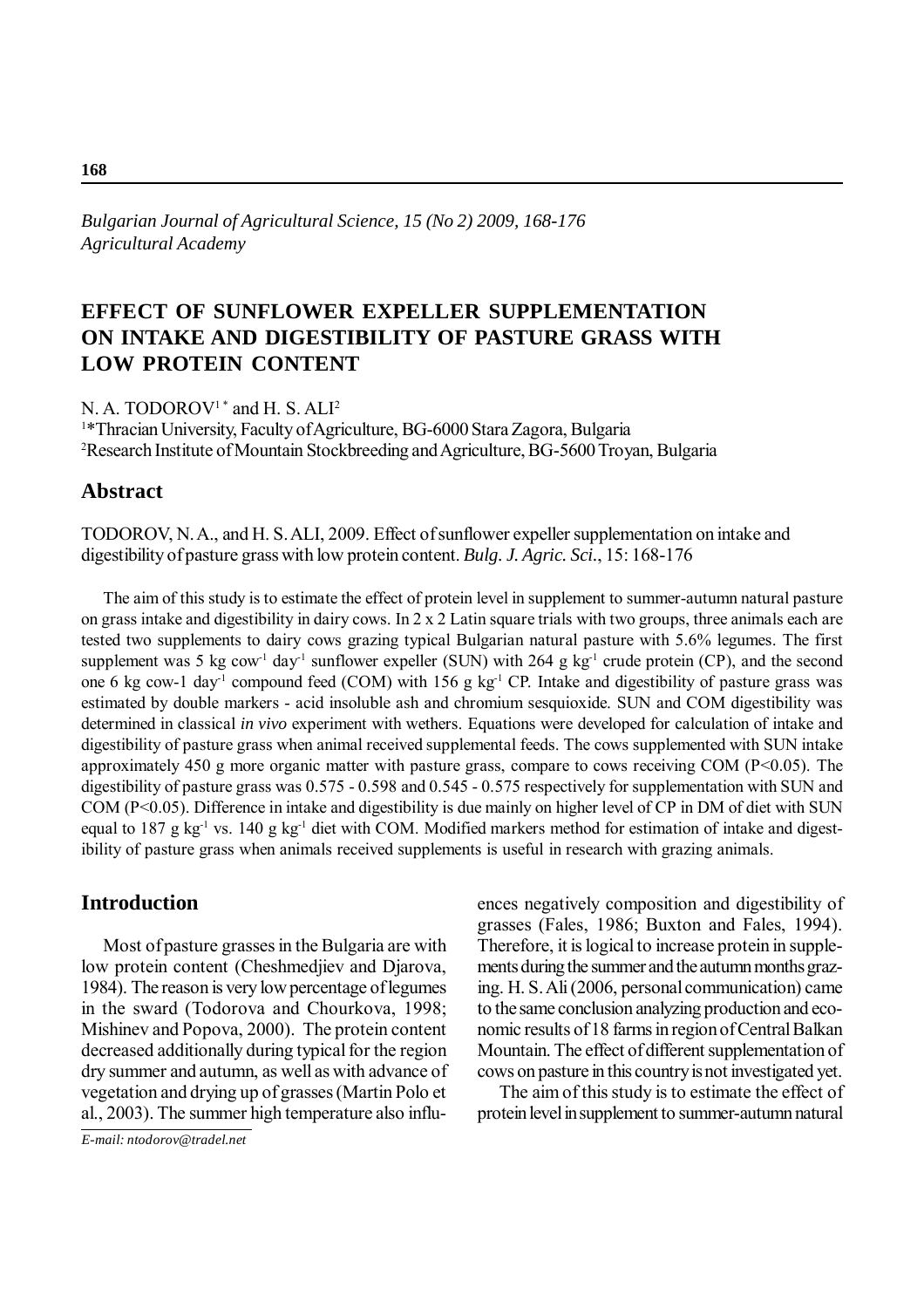pasture at the north foot of the Central Balkan Mountains on grass intake and digestibility in dairy cows.

#### **Materials and Methods**

#### **Animals and Scheme of Experiment**

The experiment was conducted with two groups, three cows each, using 2 x 2 Latin square schemes. The cows were assigned to different groups according to their age, live weight, date of calving, level of milk production and milk protein and fat content at the beginning of experiment. Experimental cows were crosses of the Brown Cattle breed, with live weight varying from 543 to 552 kg.

The trial was carried out in August and September, 2006. Before experiment cows were grazing the same pasture plot which was used during experiment, and were supplemented with 6 kg of the same compound feed used in experiment. Because cows were adapted to pasture grass and compound feed preliminary period before sampling faeces was only 15 days. We consider this period enough for adaptation to replacement of type of concentrate part of diet.

Two different supplements to the pasture contained mainly grasses and only 5.6% legumes were tested in experiment. The first one was 6 kg compound feed (COM) containing 156 g  $kg^{-1}$  crude protein (CP) and providing daily intake of 5.88 feed units for milk (FUM, one FUM is equal to 6 MJ net energy for lactation) and 940 g CP. The compound feed was comprised of 500 g kg<sup>-1</sup> barley, 150 g kg<sup>-1</sup> sunflower meal with 347 g kg-1 CP, 330 g kg-1 wheat bran, 20 g kg<sup>-1</sup> mineral and vitamin supplements.

The second supplement consist of 5 kg sunflower expeller (SUN) containing 264.5 g kg-1 CP, 4.75 FUM and 1323 g CP. Cows receiving SUN were additionally supplemented with 30 g daily vitamin and mineral premix providing 60 000 IU vitamin À, 12 500 IU vitamin D, 400 mg irons, 400 mg magnesium, 500 mg manganese, 60 mg copper, 500 mg zinc, 4 mg cobalt, 4.5 mg iodine and 1.5 mg selenium. Quantity of vitamins and trace minerals in the premix is approximately equal to intake of vitamins and trace elements by the COM. The premix was given to the cows in the morn-

ing and evening individually in addition to the sunflower expeller.

Feed units for milk (FUM) and protein value (Protein, digestible in intestine and Balance of pr0tein in rumen) in both supplements were calculated on the basis of digestibility of feeds by weathers, according to Bulgarian systems (Todorov, 1997).

The cows received supplement in the barn whereabouts they were held tied and received individually only supplemental concentrate feeds and premix. From 8.30 a.m. till 6.00 p.m. they grazed on plot of 18 ha natural hilly pastures situated near to the farm (maximum distance 4.5 km). Experimental cows were on pasture together with another 14 cows.

Chemical composition of pasture grasses and two supplements according to the Weende-method (AOAC, 1996) are presented in Table 1.

#### **Grass Intake and Digestibility**

Intake and digestibility of pasture grass was determined with two markers. Acid insoluble ash (AIA) was used as an internal plant marker and chromium  $\text{sesquiv}$ ide  $(\text{Cr}_2\text{O}_3)$  - as an external. External marker was given 10 days during each experimental period, following suggestion of Pigge et al. (1981) and Galyean et al. (1987), starting on day 8 of preliminary period.  $\text{Cr}_2\text{O}_3$  is dosed in quantity of 3 g twice a day (1.5 g in the morning and 1.5 g in the evening). The quantity of chromium received daily was 2.052 g per cow. A single dose of  $Cr_2O_3$  was included in a small piece of bread and set up in bolus. The boluses were given directly deeply in the mouth of cows.

Data for Cr in faeces and AIA in pasture grass and faeces was calculated in  $g_1kg_1$  organic matter to fit utilized equations.

Samples of faeces were taken by "grab sampling" directly from cows' rectum twice a day in the morning and in the evening, during the last three days (18th, 19th and 20th day) of each experimental period.

Samples of grass grazed by experimental cows were taken by hand. By careful and patient observation of a cow and estimation of the spot of grazing, the cow was driven off and grass cut by clippers from the spot of grazing. Samples were taken from all three cows three times during each period or a total of nine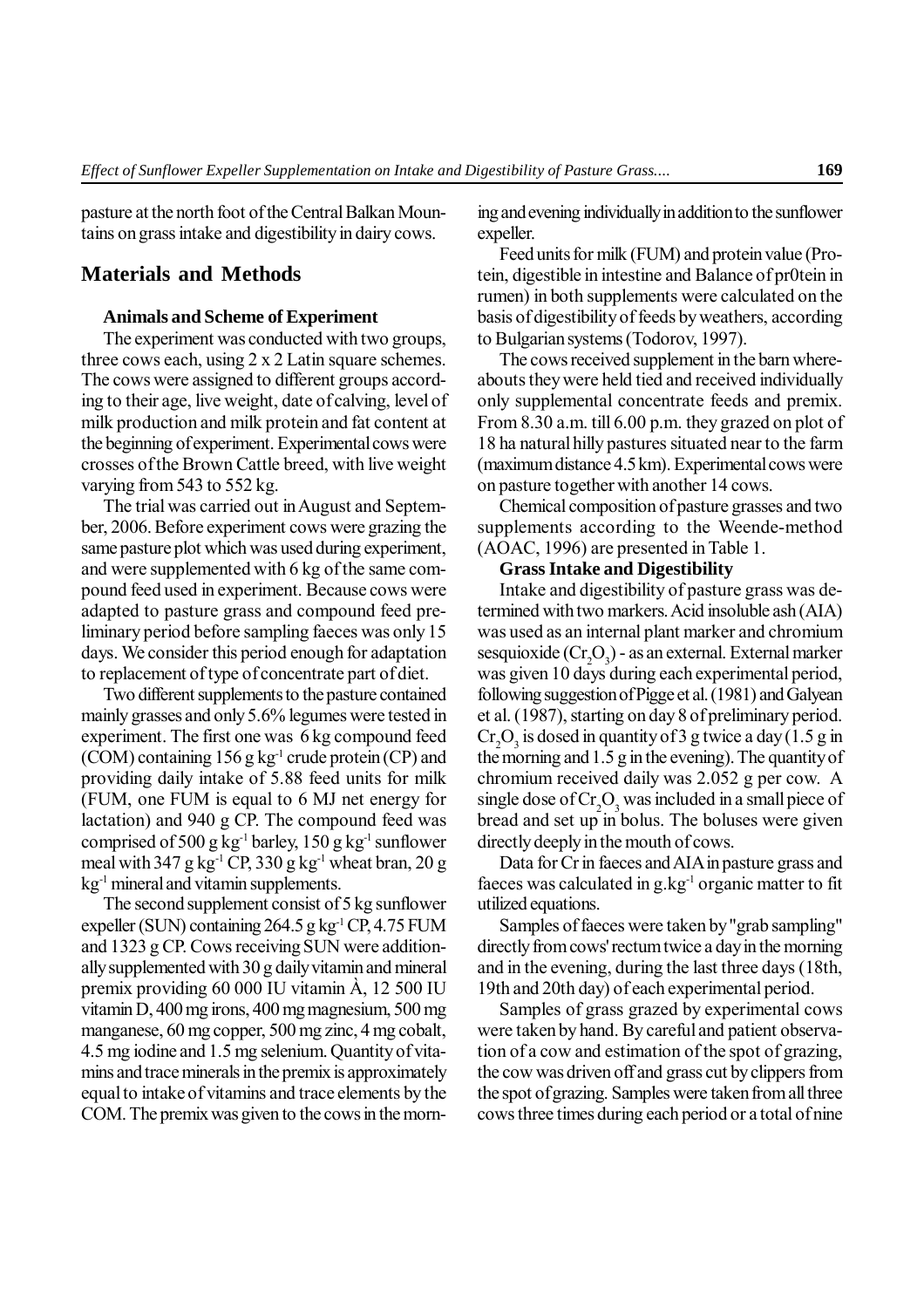samples which were dried and mixed for analysis. Our ambition was to cut exactly the grass grazed by cows.

Digestibility of the grass was calculated on the basis of concentration of internal marker (acid insoluble ash) according to the equation:

Marker concentration in herbage

$$
Digestibility = 1 - \frac{1}{\text{Market concentration in faces}}
$$

Faecal output was calculated by the dilution of an orally-dosed external marker  $(\text{Cr}_2\text{O}_3)$  according to the equation:

Marker dose rate

Faecal output = --------------------------------- Faecal marker concentration

Classical methods of calculations (Galyean et al., 1987; Mayes et al., 1995) were adapted for cases when, in addition to grazing, animals were receiving supplements with known chemical composition and digestibility.

Digestibility of COM and SUN was determined in a special experiment with wethers by the classical method of difference. In first experiment diet consisted of 467 g meadow hay plus 200 g kg-1 COM (or SUN) and the second experimental diet consisted of 467 g meadow hay plus  $600 \text{ g kg}^{-1}$  COM (or SUN). A calculation of digestibility was according description of Krusteva et al. (1983). Meadow hay origin from the region where cows was kept. Thus any interaction in digestibility is eliminated.

Following equations were applied for calculation of different parameters:

| $OMf (kg day1) = Ed/Ef$                             | (1) |
|-----------------------------------------------------|-----|
| OMfs (kg day <sup>1</sup> ) = OMs (1 - dOMs)        | (2) |
| OMfg $(kg \, day1) = OMf - OMfs$                    | (3) |
| $Pfg (g day1) = OMf. cPf - OMs.cPs$                 | (4) |
| $cPfg$ (g kg <sup>-1</sup> OM) = $Pfg$ /OMfg        | (5) |
| IOMg (kg day <sup>1</sup> ) = OMfg.(cPfg/cPg)       | (6) |
| $dOMg$ (fraction) = 1 - $cPg/cPfg$                  | (7) |
| where:                                              |     |
| OMf - organic matter in faeces, kg day <sup>1</sup> |     |
| $Ed$ ovternal marker daily does given to the cows   |     |

Ed- external marker daily dose given to the cows,  $g \, \text{d}$ a $v$ <sup>1</sup>

Ef - external marker concentration in faeces or-

ganic matter, g  $kg^{-1}$  OM

OMfs - organic matter in faeces, coming from supplement,  $kg \, day<sup>1</sup>$ 

OMs - organic matter in supplement, kg day<sup>-1</sup>

dOMs - digestibility of organic matter in supplement, fraction

OMfg - organic matter in feaces coming from grass,  $kg$  day<sup>1</sup>

Pfg - plant marker in faeces coming from grass, g  $dav<sup>1</sup>$ 

cPf - concentration of plant marker in faeces, g  $kg<sup>-1</sup> OM$ 

cPg - concentration of plant marker in grass, g  $kg^{-1}$  OM

cPs - concentration of plant marker in supplement,  $g$  kg<sup>-1</sup> OM

cPfg - concentration of plant marker in feaces coming from grass, g  $kg^{-1}$  OM

IOMg - intake of OM from grass, kg day<sup>1</sup> dOMg - digestibility of OM in grass, fraction **Energy Value of Grass**

Gross energy (GE), digestibility of energy (dE), and digestible energy (DE) in pasture grass were calculated according to equation of Demarquilly et al. (1989, pp.198 - 199):

GE (MJ kg-1 OM) = 18.958 - 0.297 + 0.00726  $CP$  (g kg<sup>-1</sup> OM) (8)

Digestibility of energy (dE) as fraction was calculated from digestibility of OM (fraction) estimated in the experiment and equation:

 $dE$  (fraction) = 0.0957 dOM(fraction) - 0.007

```
 (9)
```
Metabolizable energy (ME) in pasture grass was estimated according to equation of Vermorel (1989) for relation of metabolizable energy (ME) and digestible energy (DE) in the pasture grass:

| $ME/DE = 0.8417 - (9.9 \times 10-5 \text{ CF}) - (1.96$ |      |
|---------------------------------------------------------|------|
| $x 10-4 \tilde{N}P$ + 0.221 x L                         | (10) |
| where:                                                  |      |

CF is crude fiber,  $g \text{ kg}^{-1}$  OM in grass

 $CP$  is crude protein, g kg<sup>-1</sup> OM in grass

L is level of feeding (maintenance is equal to one).

In the experiment L was equal to 2.1.

Feed units for milk (FUM) in pasture grass were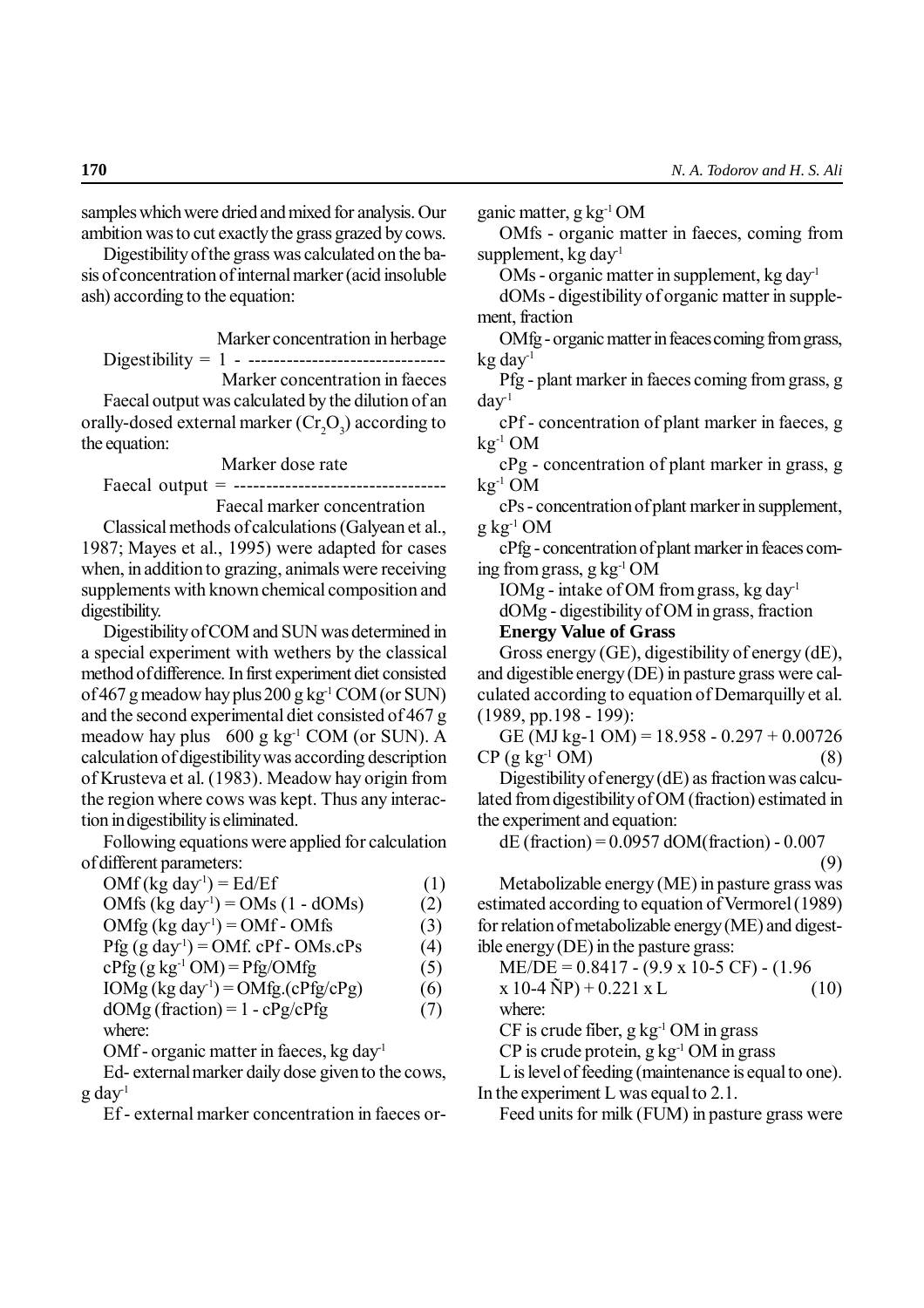estimated according to Bulgarian energy system (Todorov, 1997).

## **Protein Value of Feeds**

Protein value was expressed as protein digestible in small intestines (PDI) and balance of degradable protein in rumen (BPR) according to Bulgarian protein system (Todorov, 1997).

Digradability of protein in rumen, digestibility of

# **Table 1**

**Composition of feedstuffs and faeces\***

protein in small intestine, and digestibility of ether extract (necessary for calculation of fermentable organic matter) was taken from Todorov et al. (2007, pp. 129 - 140). For the first experimental period were taken data of pasture grass in August, and for the second experimental period - in September.

# **Analytical and Statistical Methods**

Proximate analysis of supplements, pasture grass

| Items                    | In dry matter, $g.kg^{-1}$ |           |                                     |               |       |                   |       |      |           |             |             |
|--------------------------|----------------------------|-----------|-------------------------------------|---------------|-------|-------------------|-------|------|-----------|-------------|-------------|
|                          | $g.kg^{-1}$                | <b>OM</b> | CP                                  | EE            | CF    | <b>NFE</b>        | Ash   | Ca   | ${\bf P}$ | Cr          | <b>AIA</b>  |
| <b>Feeds</b>             |                            |           |                                     |               |       |                   |       |      |           |             |             |
| Pasture grass, I period  | 331                        | 918.7     | 92.4                                | 22.6          | 314.0 | 489.8             | 81.3  | 7.9  | 2.1       |             | 33.21       |
| Pasture grass, II period | 355<br>355                 | 918.7     | 90.2                                | 22.0          |       | 316.5 490.0       | 81.3  | 8.1  | 2.0       |             | 33.76       |
| Sunflower expeller       | 898                        | 930.3     | 294.6                               | 151.5         | 317.7 | 166.5             | 69.7  | 3.7  | 8.1       |             | 12.33       |
| Compound feed            | 881                        | 953.6     | 177.9                               | 41.6          | 89.9  | 644.2             | 46.4  | 7.2  | 7.1       |             | 11.09       |
|                          |                            |           |                                     | <b>Faeces</b> |       |                   |       |      |           |             |             |
|                          |                            |           | <b>Pasture + sunflower expeller</b> |               |       |                   |       |      |           |             |             |
| I period, cow 3          | 128                        |           | 868.8 106.9                         | 30.3          |       | 333.7 397.8 131.2 |       | 15.6 | 5.3       |             | 0.447 61.13 |
| I period, cow 13         | 132                        | 869.2     | 102.2                               | 30.6          |       | 334.8 401.6 130.8 |       | 16.1 | 4.8       |             | 0.444 61.32 |
| I period, cow 23         | 133                        | 867.7     | 102.1                               | 30.9          | 328.7 | 406.0             | 132.3 | 15.0 | 5.2       |             | 0.444 61.28 |
| Average I period         | 131                        | 868.6     | 103.7                               | 30.6          | 332.4 | 401.8             | 131.4 | 15.6 | 5.1       |             | 0.445 61.24 |
| II period, cow 4         | 135                        | 883.6     | 108.4                               | 29.9          | 312.3 | 433.0             | 116.4 | 16.8 | 5.4       | 0.437 61.11 |             |
| II period, cow 6         | 127                        | 887.3     | 102.2                               | 30.8          | 323.8 | 430.5             | 112.7 | 16.1 | 5.0       |             | 0.438 60.87 |
| II period, cow 7         | 132                        |           | 885.4 103.0                         | 29.5          |       | 338.2 414.7 114.6 |       | 17.0 | 4.5       |             | 0.442 61.05 |
| Average II period        | 131                        |           | 885.4 104.5                         | 30.1          |       | 324.8 426.1 114.6 |       | 16.6 | 5.0       | 0.439 61.01 |             |
| Pasture + compound feed  |                            |           |                                     |               |       |                   |       |      |           |             |             |
| I period, cow 4          | 136                        |           | 890.4 113.2                         | 32.0          |       | 296.3 449.0 109.6 |       | 14.9 | 5.3       |             | 0.476 62.85 |
| I period, cow 6          | 130                        | 887.6     | 105.6                               | 31.1          | 293.3 | 457.6             | 112.4 | 15.5 | 4.7       |             | 0.479 62.62 |
| I period, cow 7          | 129                        | 884.9     | 103.9                               | 31.6          | 286.0 | 463.4 115.1       |       | 15.8 | 3.0       |             | 0.480 62.91 |
| Average I period         | 132                        | 887.6     | 107.6                               | 31.6          | 291.9 | 456.6             | 112.4 | 15.4 | 4.3       |             | 0.478 62.79 |
| II period, cow 3         | 130                        | 876.4     | 108.4                               | 28.5          | 287.9 | 451.6             | 123.6 | 17.2 | 5.2       |             | 0.471 62.58 |
| II period, cow 13        | 135                        | 876.1     | 111.9                               | 28.9          | 289.9 | 445.4             | 123.9 | 16.7 | 5.9       |             | 0.469 62.40 |
| II period, cow 23        | 136                        |           | 872.4 116.0                         | 28.6          | 297.5 | 430.3             | 127.6 | 18.6 | 5.4       |             | 0.463 62.00 |
| Average II period        | 134                        |           | 875.0 112.1                         | 28.7          |       | 291.8 442.4 125.0 |       | 17.5 | 5.5       |             | 0.468 62.33 |

\* Abbreviations in head of the table: DM= dry matter, OM= Organic matter, CP= Crude protein; EE=Ether extract; CF=Crude fiber; NFE=Nitrogen free extractives, Ca=Calcium, P=Phosphorus,

Cr=Chromium, AIA= Aid insoluble ash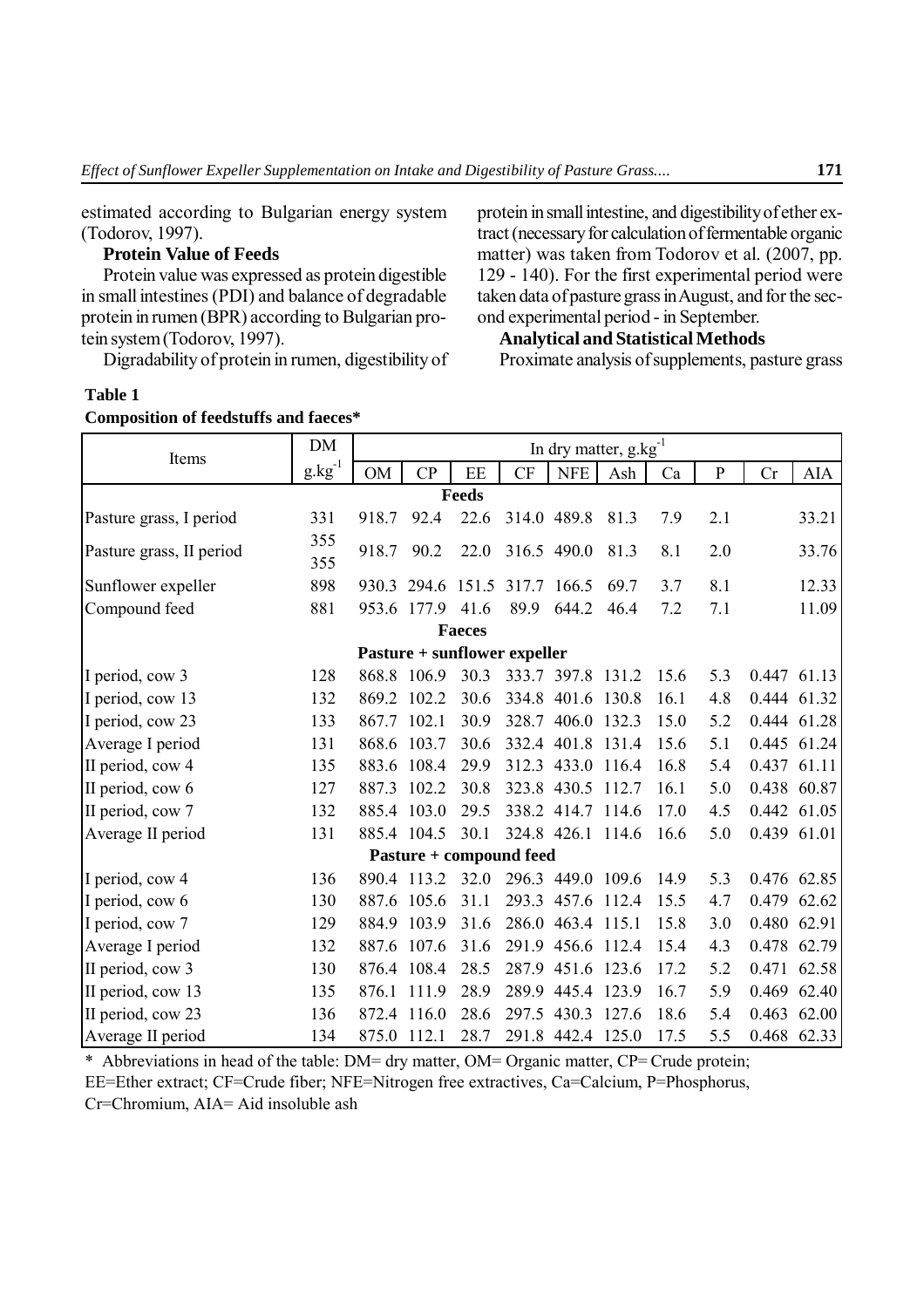and faeces were carried out according to Weende method (AOAC, 1996), calcium - according to Shulz and phosphorus according to Gerike and Kurmis, as described by Krusteva et al. (1983).

Acid insoluble ash (AIA) was determined by the method of Van Kuelen and Young (1977), according to procedure À of BDS-ISO (2002). Treatment with hydrochloric acid by boiling for 15 minutes was made after ashing of samples. Thus, the unpleasant smell of faeces during evaporation of hydrochloric acid was reduced.

Chromium content in faeces was determined in residue after ashing of samples by atom absorption spectrophotometer (Perkin Elmer 1050, USA).

The significance between the average values of different indices was determined with t-test, using the software Statistica (2001).

## **Results**

Chemical composition of feedstuffs and faeces is shown in Table 1. During both experimental periods, cows received 2.052 g chromium daily.

Digestibility and energy and protein value of two supplements is given in Table 2.

Average for three cows in group values for intake and digestibility of pasture grass, and data for their calculations are given in Table 3.

Cows' intake of pasture grass was bigger when supplemented with SUN in both experimental periods, compared to the supplement with COM. The differences of 0.455 and 0.413 kg intake of organic matter from the grass for the first and the second period, respectively, were significant at P<0.05. Cow intakes 7 - 8 % more pasture grass when supplemented with sunflower expeller, than with compound feed.

In spite of higher intake of pasture grass, grass digestibility was better in cows receiving SUN as a supplement, than in cows supplemented with COM. The difference in digestibility was 4.9 percent units during the first experimental period and 3.0 percent units in the second (P<0.05). Higher digestibility lead to higher energetic value of grass supplemented with SUN (0.826 to 0.866 FUM  $kg^{-1}$  organic matter), compare to grass supplemented with COM (0.775 to 0.782 FUM kg-1 OM) (Table 4).

The difference in grass intake and digestibility could be connected with protein level of diets. When compound feed with 156 g kg-1 CP was supplemented, CP in OM of diet was  $139 - 140$  g.kg<sup>-1</sup> and CP in DM of diet was  $128 - 129$  g.kg<sup>-1</sup> (Table 4), which was at the low limit of minimal requirements.

The balance of degradable protein in the rumen (BPR) for studied pasture grass was negative (Table 4). For the total diet BPR is also negative when pasture was supplemented with COM. This meant that there was a deficit of degradable protein for the normal development of microorganisms in the rumen, which cause lower digestibility of grass, compare to grass supplemented by SUN.

## **Discussion**

Data of this experiment showed that high protein supplement such as sunflower expeller (SUN) to pasture grass with low protein content stimulated grazing of dairy cows and they had a bigger intake of grass

#### **Table 2**

**Average digestibility and feeding value of supplements from three wethers** 

| Digestibility, as fractions |       |       |       |       |       | FUM/       | PDI     | <b>BPR</b>                        |     |
|-----------------------------|-------|-------|-------|-------|-------|------------|---------|-----------------------------------|-----|
| Items                       | DM*   | ЭM    |       | EΕ    | CF    | <b>NFE</b> | kg feed | $\cdot$ <sup>1</sup> feed<br>g.kg |     |
| Sunflower expeller          | 0.613 | 0.646 | 0.801 | 0.823 | 0.559 | 0.401      | 0.95    | 96.1                              | 123 |
| Compound feed               | 0.740 | 0.766 | 0.732 | 0.520 | 0.580 |            | 0.98    | 94.0                              | 3.2 |

\* Abbreviations DM, OM, CP, EE, CF, and NFE are as in table 1, FUM is feed units milk, PDI is protein, digestible in intestine, and BPR is balance of protein in the rumen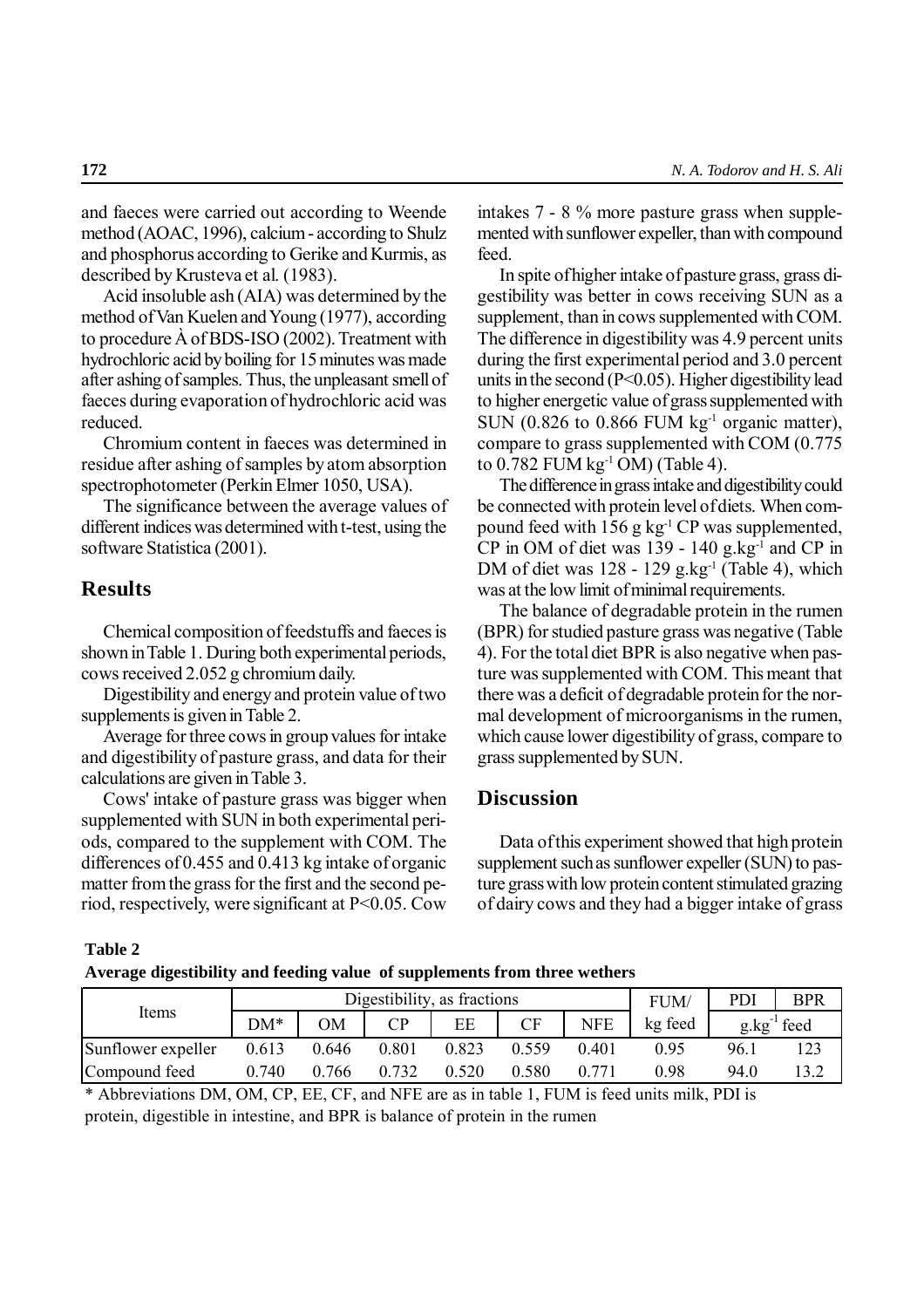#### **Table 3**

#### **Average data from analyses and calculations of intake and digestibility of pasture grass**

|                                                                                                     |                | I period | II period  |            |
|-----------------------------------------------------------------------------------------------------|----------------|----------|------------|------------|
| Items (Methods of calculations)                                                                     | $\text{SUM}\#$ | COM#     | <b>SUN</b> | <b>COM</b> |
| OM# in supplements, $kg \, day^{-1}$ (From table 1 and daily quantity)                              | 4.177          | 5.040    | 4.177      | 5.040      |
| Digestibility of OM in supplements, fractions<br>(According to experiment with wethers)             | 0.646          | $0.766*$ | 0.646      | $0.766*$   |
| Content of external marker in OM of faeces (Ef),<br>$g\ kg^{-1}$ OM                                 | 0.512          | 0.539    | 0.496      | 0.535      |
| OM in faeces (OMf), kg day <sup>-1</sup> (by equation 1)                                            | 4.007          | 3.807    | 4.137      | 3.835      |
| OM in facces from supplements (OMfs), kg day <sup>-1</sup> (by equation 2)                          | 1.479          | 1.179*   | 1.479      | 1.179*     |
| OM in faeces from pasture grass (OMfg), kg day <sup>-1</sup><br>(by equation 3)                     | 2.528          | 2.628    | 2.658      | 2.656      |
| Concentration of plant marker in grass (cPg),<br>$g \text{ kg}^{-1}$ OM (from table 1)              | 36.15          | 36.15    | 36.75      | 36.75      |
| Concentration of plant marker in supplement (cPs),<br>$g \text{ kg}^{-1}$ OM (from table 1)         | 13.25          | 11.63    | 13.25      | 11.63      |
| Concentration of plant marker in faeces (cPf),<br>$g \text{ kg}^{-1}$ OM (from table 1)             | 70.50          | 70.74    | 68.91      | 71.23      |
| Plant marker in faeces coming from grass (Pfg),<br>$g \, \text{day}^{-1}$ (by equation 4)           | 227.15         | 210.69   | 229.74     | 214.52     |
| Plant marker in pasture grass g day <sup>-1</sup><br>Concentration of plant marker in faeces coming | 231.4          | 213.9*   | 234.2      | 217.6*     |
| from pasture grass (cPfg), $g kg^{-1} OM$<br>(by equation 5)                                        | 89.85          | 80.17*   | 86.43      | 80.78*     |
| Intake of OM from pasture grass (IOMg),<br>kg day <sup>-1</sup> (by equation 6)                     | 6.283          | 5.828    | 6.251      | 5.838      |
| Intake of DM# from pasture grass, kg day <sup>-1</sup><br>(by data in table 1)                      | 6.839          | 6.344    | 6.804      | 6.355      |
| Digestibility of OM in pasture grass (dOMg),<br>fraction (by equation 7)                            | 0.598          | $0.549*$ | 0.575      | 0.545      |

# SUN=Sunflower expeller, COM=Compound feed, OM=Organic matter, DM=dry matter

\* -Differences between two type of supplementation are significant ( $P < 0.05$ )

even from pasture with relatively low residual mass, as on an experimental farm. The higher consumption of low quality late summer and autumn grass was connected with improvement of grass digestibility, as a result of better conditions for rumen fermentation and relief of space for new portion of forage. The favorable effect of increasing level of CP on digestibility of

diet in stall kept ruminants is well known (Tyrrell and Moe, 1980; Zenton and Henrichs, 2007).

Several other authors established higher digestibility and intake of low quality pasture grass as a result of increasing level of protein in supplements (Kartchner, 1981; Lusby and Wagner, 1987; Strauch et al., 2001; Bodine and Purvis II, 2003).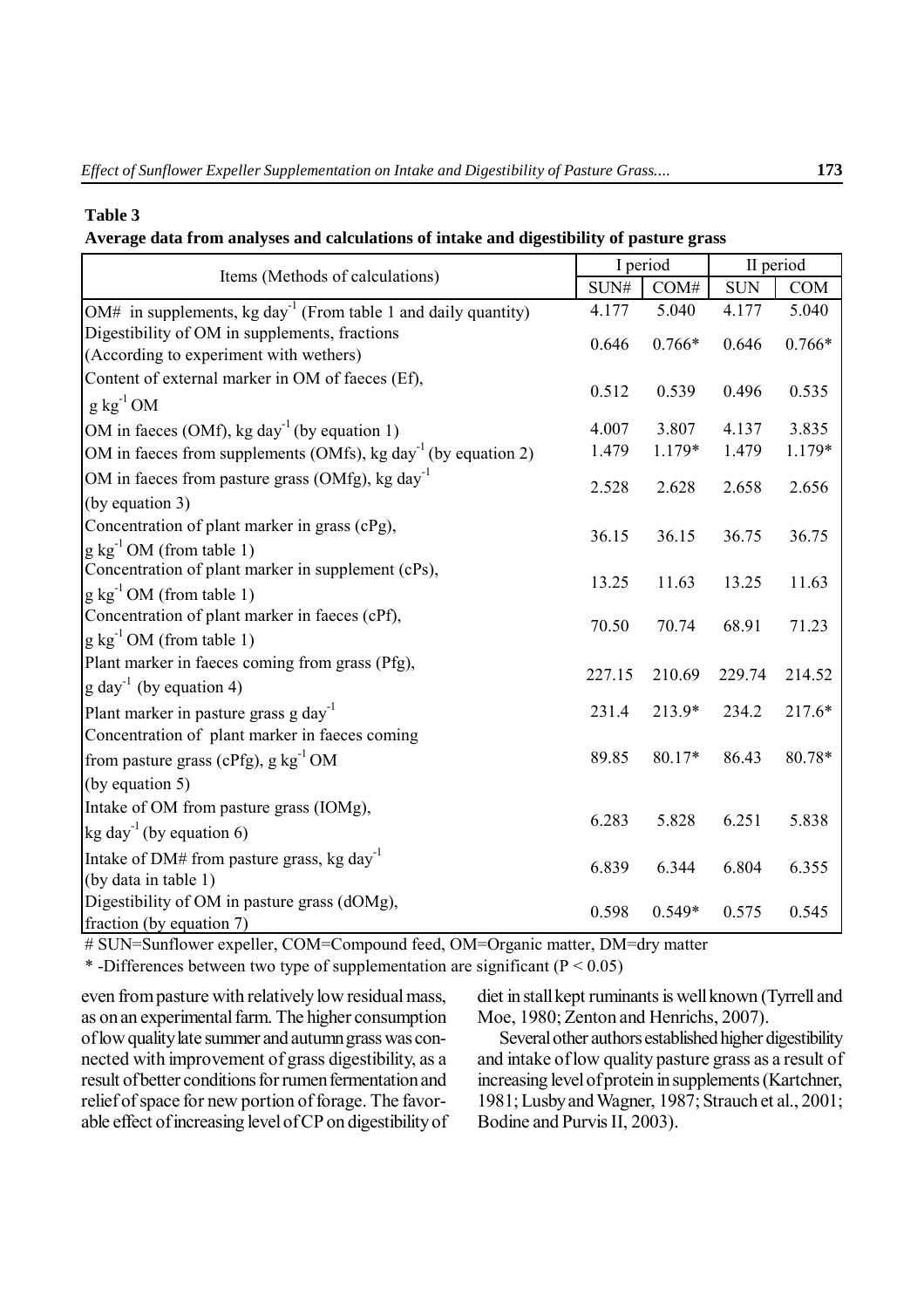### **Table 4**

### **Energy and protein values of pasture grass**

|                                                                                 |          | I period   | II period  |            |
|---------------------------------------------------------------------------------|----------|------------|------------|------------|
| Items (Methods of calculations)                                                 | SUN#     | <b>COM</b> | <b>SUN</b> | <b>COM</b> |
| <b>Energy value</b>                                                             |          |            |            |            |
| Gross energy of pasture grass (GE), MJ $kg^{-1}$ OM<br>(by equation 8)          | 19.39    | 19.39      | 19.37      | 19.37      |
| Digestible energy of pasture grass (DE), MJ $kg^{-1}$ OM<br>(by equation 9)     | 11.08    | 10.17      | 10.65      | 10.09      |
| Metabolizable energy of pasture grass (ME),<br>$MJ kg^{-1} OM$ (by equation 10) | 9.25     | 8.49       | 8.89       | 8.42       |
| Metabolizability of energy of pasture grass (ME/GE), q                          | 0.477    | $0.438*$   | 0.459      | 0.436      |
| Feed units for milk (FUM) in 1 kg OM of pasture grass                           | 0.866    | $0.782*$   | 0.826      | 0.775      |
| Feed units for milk (FUM) intake with pasture grass                             | 5.44     | $4.56*$    | 5.16       | $4.52*$    |
| <b>Protein value</b>                                                            |          |            |            |            |
| Crude protein in OM of pasture grass, g.kg <sup>-1</sup> OM                     | 100.6    | 100.6      | 98.2       | 98.2       |
| Degradability of protein in grass, fractions                                    | 0.67     | 0.67       | 0.66       | 0.66       |
| Digestibility of grass protein in small intestine, fractions                    | 0.72     | 0.72       | 0.72       | 0.72       |
| Fermentable OM in grass, g.kg <sup>-1</sup> OM                                  | 554.0    | 505.0      | 531.5      | 501.5      |
| PDI in grass, $g.kg^{-1}$ OM                                                    | 78.1     | 73.5       | 76.1       | 73.3       |
| BPR in grass, $g.kg^{-1}OM$                                                     | $-23.0$  | $-15.9$    | $-22.1$    | $-17.7$    |
| Daily intake of PDI with grass, g                                               | 490.7    | 428.4      | 475.7      | 427.9      |
| Daily intake of BPR with grass, g                                               | $-144.5$ | $-92.7$    | $-138.1$   | $-103.3$   |
| Daily intake of CP with grass, g                                                | 632      | 586        | 614        | 573        |
| Daily intake of CP with supplements, g                                          | 1323     | 940        | 1323       | 940        |
| Daily intake of CP with whole diets, g                                          | 1955     | 1526       | 1937       | 1513       |
| OM in whole diets, g                                                            | 10.460   | 10.868     | 10.428     | 10.878     |
| Crude protein in OM of whole diet, g.kg <sup>-1</sup>                           | 187      | $140*$     | 186        | 139*       |
| Crude protein in DM of whole diet, g.kg <sup>-1</sup>                           | 172      | 129*       | 171        | 128*       |

# Abbreviations are as in table 2. SUN=Sunflower expeller, COM=Compound feed, OM=Organic matter, DM= dry mater

\* -Differences between two type of supplementation are significant ( $P < 0.05$ )

Naidenova et al. (2005) found that 92 to 99% of changes in digestibility of grasses could be explained by changes in crude protein content. Each percent increase of crude protein in dry matter lead to increase of digestibility of dry matter of grasses by 1.58 to 1.99 %-units.

Bodine et al. (2000) found higher digestibility and intake of pasture grass when supplemented by soybean meal, then by maize.

Autumn grass needs higher protein level to achieve the same level of digestibility, compared to spring and summer grasses (Minson, 1990). This is supported by the effect of protein supplementation of autumn and winter pasture (Llewellyn et al., 2003a; Llewellyn et al., 2003b; Loy et al., 2003; Appeddu and Brown, 2003).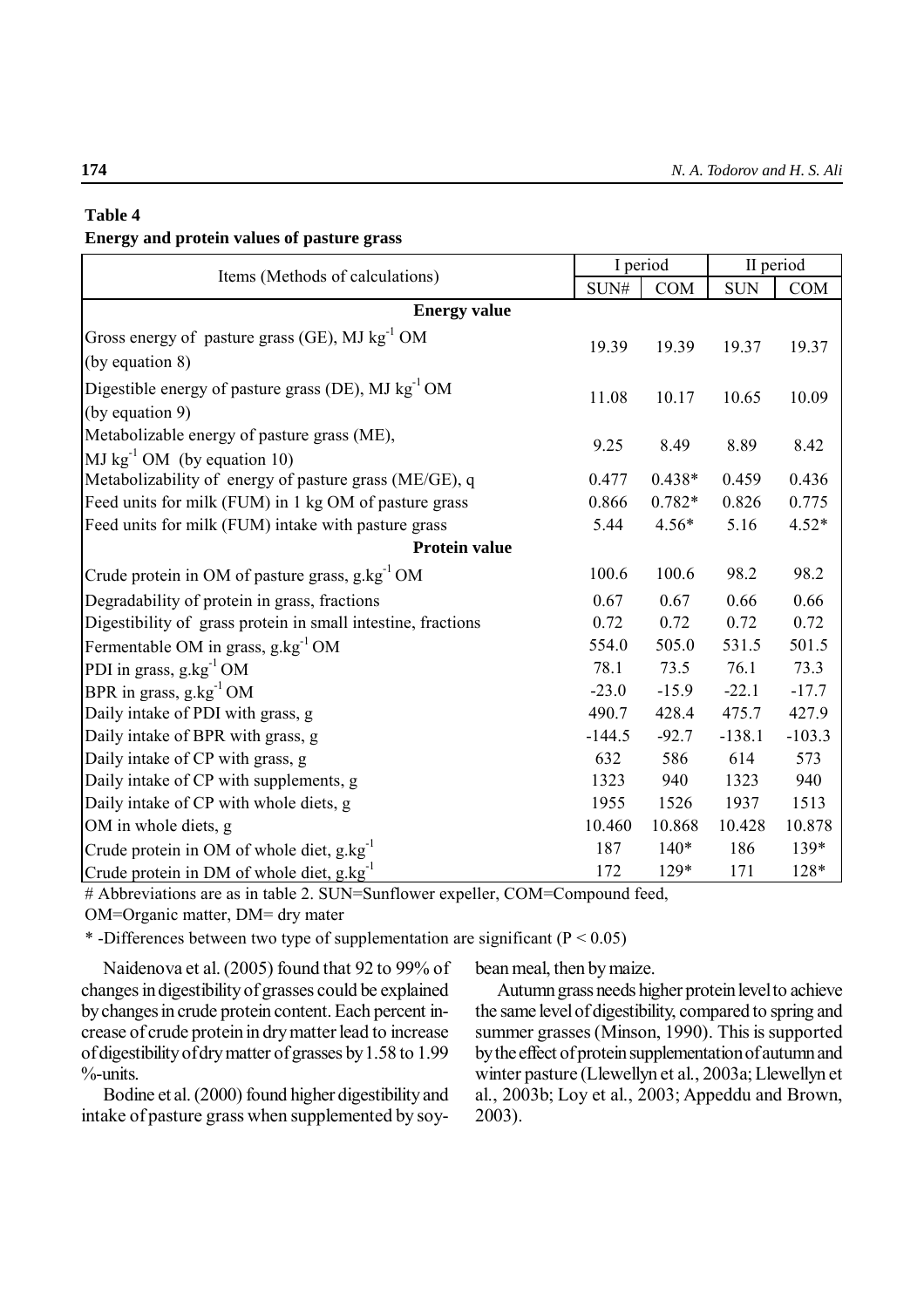Results from this experiment shows that modified two markers method for estimation of intake and digestibility of pasture grass in cases when the animals received supplements is reliable and helpful in those common situations. Of course, the involvement of more steps of calculations with modified method is decreasing accuracy of results, compared to classical direct method of using markers in grazing animals without supplementation.

*In vitro* estimation of digestibility of supplements is easier. However, in vivo is possible to decrease or even to avoid associative digestibility by choosing appropriate forage in ration similar to pasture grass. In our case, hay from same area was used as a basic diet in differential digestibility experiment to determine digestibility of two supplements.

## **Conclusions**

It was established that supplementation with sunflower expeller containing  $264.5$  g kg<sup>-1</sup> crude protein increased intake and digestibility of autumn pasture grass, compared to supplementation with compound feed with 156 g kg-1 crude protein. The reason for differences is increased crude protein in diet from 129 to  $167$  g kg<sup>-1</sup> in dry matter.

Equations were developed for calculation by two markers intake and digestibility of pasture grass, independently of supplementation with concentrate. They allowed the study to be carried out in real practical conditions.

#### *Acknowledgements*

Authors would like to thank Dr. J. Naidenova and Mrs. A. Angelova for help in analyses, Dr. D. Djurbinev for in vivo digestibility of supplements and Research Institute of Mountain Stockbreeding and Agriculture, Troyan for financial support.

## **References**

**AOAC** ,1996. Official Methods of Analysis (16 Edition), Association of Official Analytical Chemists, Arlington, VA.

- **Appeddu, L. A. and M. A. Brown**, 2003. Protein supplementation of Brangus stocker calves grazing winter tall grass prairie. *Journal of Animal Scienc*e, **81**(Suppl. 1): 233 (Abstr.).
- **BDS-ISO**, 2002. Determination of ash insoluble in hydrochloric acid, No. 5985. National Institute of Standardization, Sofia, Bulgaria
- **Bodine, T. N. and H. T. Purvis, II**, 2003. Effect of supplemental energy and/or degradable intake protein on performance, grazing behavior, intake, digestibility and fecal and blood indices by beef steers grazed on dormant native tallgrass prairie. *Journal of Animal Science*, **81**: 304-317.
- **Bodine, T. N., H. T. Purvis, II, and D. A. Cox**, 2000. Effect of supplemental energy and DIP on performance, grazing behavior, forage intake and digestion of steer grazing winter range. *Journal of Animal Science*, **78** (Suppl. 2): 99 (Abstr.).
- **Buxton, D. R. and S. L. Fales**, 1994. Plant environment and quality. In: G. C. Fahey, Jr. (Ed.), Forage Quality, Evaluation, and Utilization. American Soc. Agronomy Inc. et al., Madison, Wisconsin, USA, pp. 155-199.
- **Cheshmedjiev B. and M. Djarova**, 1984. Zootechnical Characteristic of Feeds in Bulgaria, *Zemizdat*, Sofia, 344 pp. (Bg).
- **Demarquille, C., J. Andrieu, Brigitte Michalet-Doreau, and D. Sauvant**, 1989. Measurement of the nutritive value of feeds. In: R. Jarrige (Ed.), Ruminant Nutrition, Recommended Allowances and Feed Tables. INRA Paris and John Libbey London, pp. 193-212.
- **Fales, S. L.**, 1986. Effect of temperature on fiber concentration, composition and in vitro digestion of tall fescue. *Agronomy Journal*, **78**: 963-966.
- **Galyean, M. L., L. J. Krysl and R. E. Estell**, 1987. Marker-based approaches for estimation of fecal output and digestibility in ruminants. In: F. N. Owens (Ed.), Feed Intake by Beef Cattle (Symposium Proceedings, November 20 - 22, 1986), Animal Science Department, Oklahoma State Univ., Stillwater, OK, pp. 96-113.
- **Kartchner, R. J.**, 1981. Effects of protein and energy supplementation of cows grazing native winter range